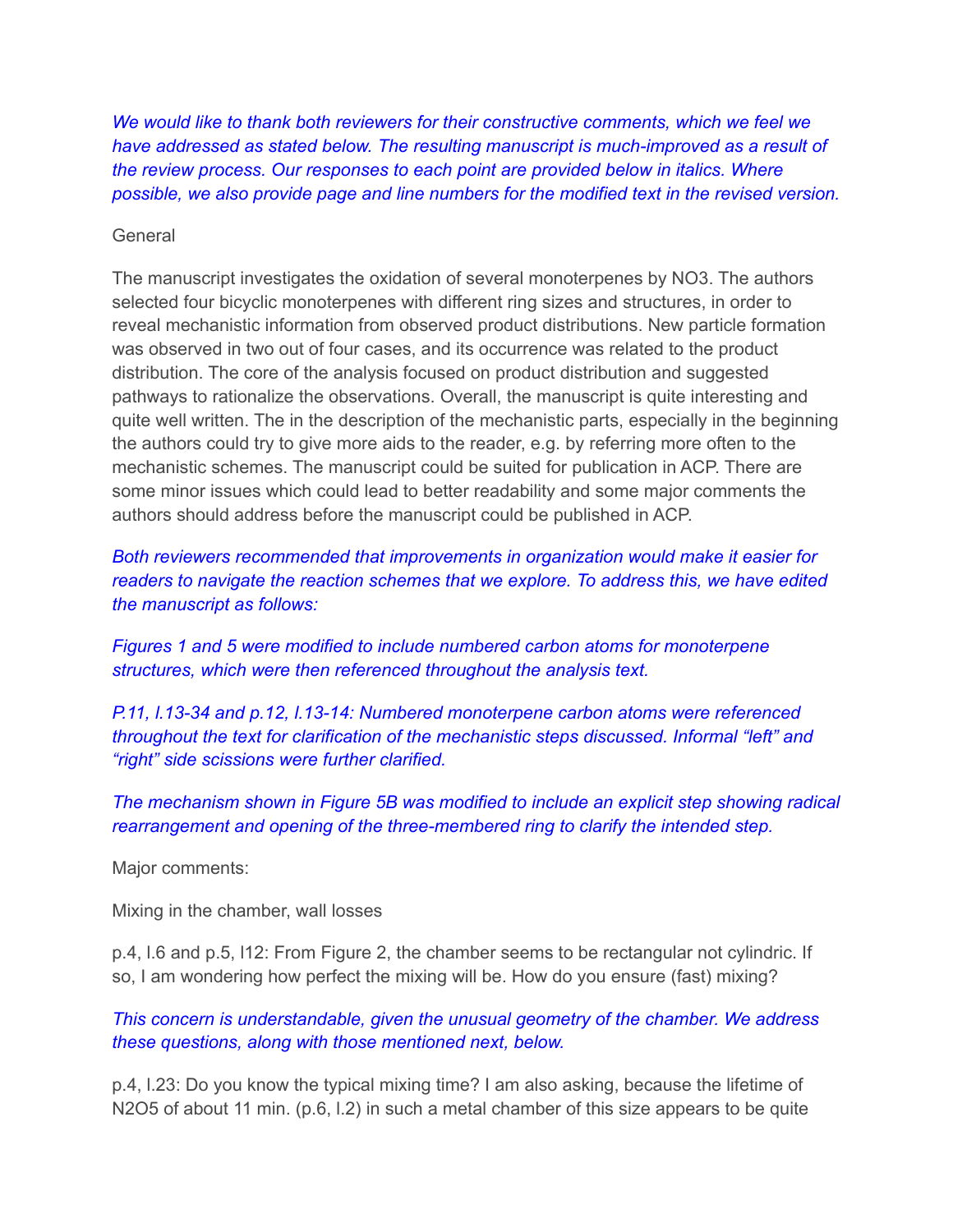long. Or do you establish large gradients towards the walls? Actually, the value given in the main manuscript of 1.5E-3 s-1 differs from the value in the SI (1.25E-3 s-1, p.S6, l.5)

## *Regarding the question about ideal mixing, we previously performed tests to assess mixing conditions. The following text describes these tests and has been added to the SI:*

"Experiments were conducted at 20 LPM inlet flow with CO2 added to the chamber. Following this we flushed the chamber with CO2-scrubbed zero air. A Licor CO2 analyzer measured [CO2]. The plot below shows the results along with the best fit line for the decay of CO2. We then fit the data to an exponential equation for dilution in a continuously stirred chamber in order to calculate the average residence time at this flow rate. The result at this flow rate, 1657 s, is to be compared to the theoretical residence time associated with a well-mixed chamber of 1680 s. This close correspondence is found at flow rates ranging from 10 - 60 lpm and confirms that our use of Teflon "shower heads" to introduce gasses into the chamber creates satisfactory mixing in the chamber."

### Characterization of residence time



Figure S9: Comparison of experimentally determined residence time to that calculated assuming a well-mixed chamber.

*Regarding the discrepancy in the reported wall loss rate, 1.25E-3 s -1 , is the correct value and this has been updated in the text.*

*Regarding the mixing time, the answer is approximately 100 s. This value arises from experiments performed in which a pulse of CO2 was introduced into the chamber at t = 0 s, after which we observed the mixing process and decay of CO2. The figure below shows that it takes approx 100 s for the CO2 to reach its peak value, which is equal to the theoretically predicted value based on the concentration of CO2 added and the dilution ratio.*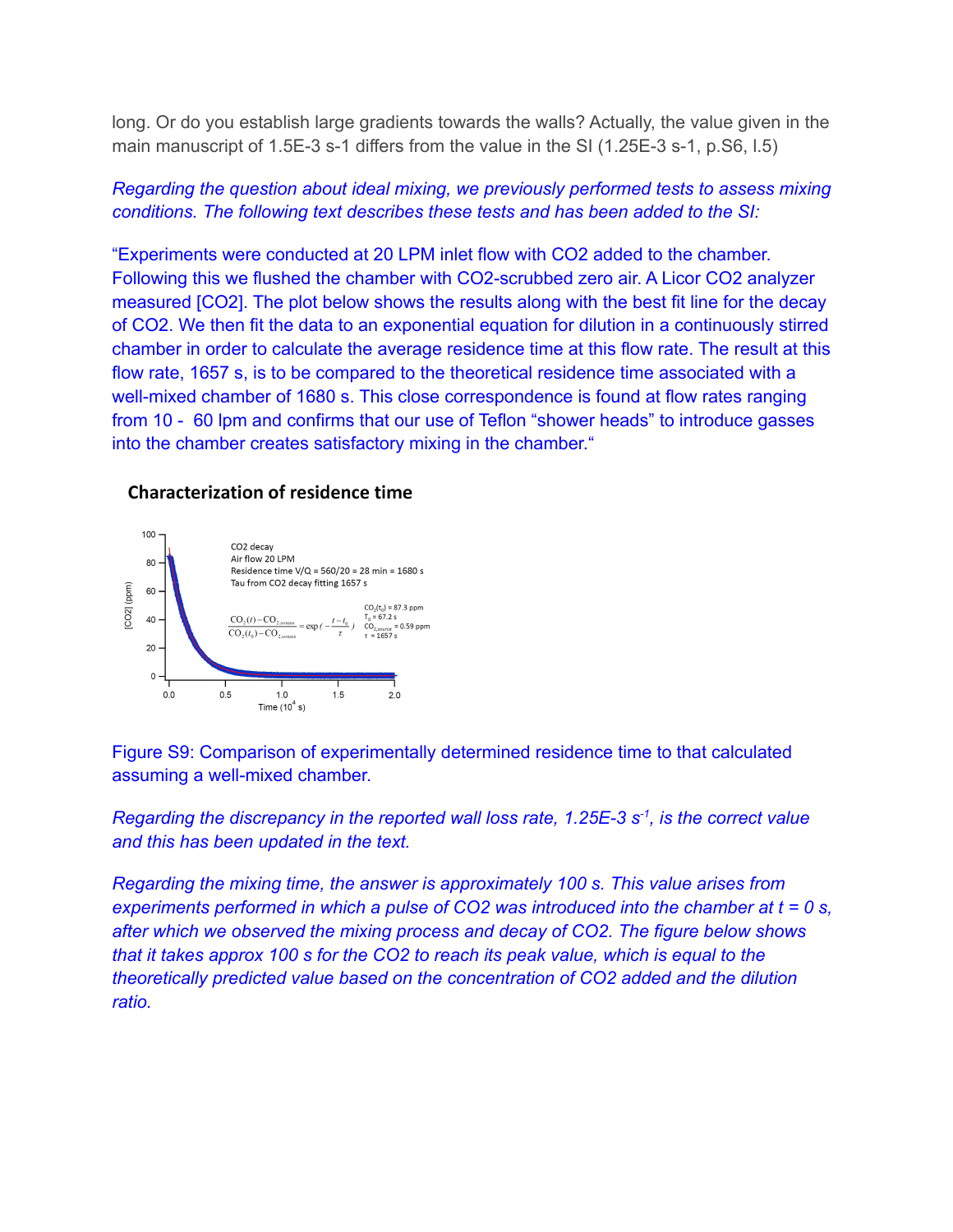

Figure S10: Measurements of [CO2] exiting chamber after a pulse of CO2 was added at  $t=0$ .

*In order to refer the reader to this discussion and to inform them of the main conclusions of these tests, the following modification was made to the first line in the Experimental section:*

"We ran chamber experiments using a darkened 560 L stainless steel chamber in flow-through mode with a total flow of 17 lpm. Previously, we confirmed that operating in this manner results in conditions in which the chamber was well-mixed after ~100 s with a residence time of ~33 min (see SI Section 0.5)."

*Regarding the effects of potential gradients from sampling near the chamber walls, we* agree that this could be an issue close to the walls but all of our sample lines extend into *the chamber in order to minimize the possibility of sampling in this gradient. The following text was added to the end of the Experimental section:*

"The sample lines extended into the chamber ~20 cm in order to minimize the possibility of sampling in a gradient caused by loss of low-volatility species to the chamber walls."

p.7, l.2: SI Section 0.5 does not really show the wall loss as a function of O:C. It discusses only the range of wall loss coefficents. The example shown in Figures S7 indicates more a wall equilibrium, because the wall loss trace becomes a constant and not zero. A bit difficult to understand for the example of the heavily functionlized C20 compound. The raw signal looks as expected, though. What will happen if you fit

 $c(t) = exp((\tau(wall) + \tau(dil) \times t))$ 

and set τ(dil) to the nominal residence time?

*We agree with the sentiment expressed by the reviewer that the description for the wall loss determination procedure provided in the SI needed improvement. The expression that we used is similar to that provided by the reviewer with some small edits (we believe these are typos in the above): c(t) = c(t=0)exp[-(k\_wall + k\_dil) x t]. Rather than set the dilution loss rate to the nominal residence time, we determined this value directly from the decay of*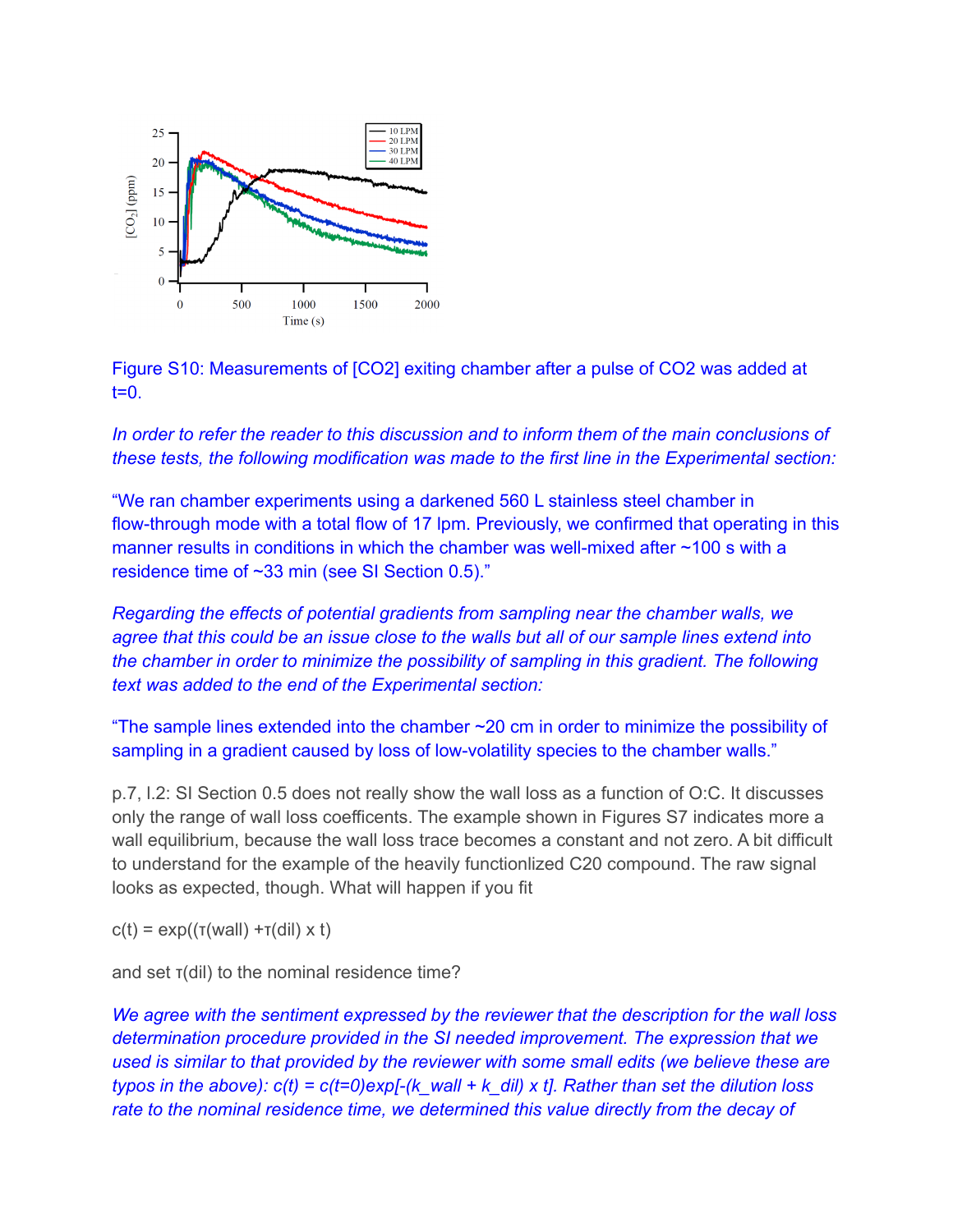*NO2, which in a previous study was found to have a wall loss rate of 3-4 orders of magnitude lower than that of the complex organic compounds detected in this study. Since k\_dil and k\_wall are small compared to the time scales of reaction, we could apply a Taylor series expansion to the exponential decay terms. We note that we also checked the validity of this assumption by calculating k\_wall without the Taylor expansion and achieved the same result. The relevant section in the SI was modified as follows:*

"Wall losses for individual species were measured for the dcar system by observing the time traces of ion abundance when the ion production term is zero and therefore the concentration of species A normalized by the initial concentration is determined by first order loss rates due to dilution (k  $\{dil\}$ ) and wall deposition (k  $\{dep\}$ ) as follows:

 $[A]/[A]$   $\{o\}$  = exp[- $(k \{dii\} + k \{dep\})t$ ].

These conditions were created by allowing the gas phase species to reach steady state, then shutting off the oxidant and dcar flow into the chamber. The missing flow was made up with zero air in order to maintain a constant dilution rate. We used NO2 to determine  $k_{\text{min}}$ , since prior experiments using the same chamber reported a wall loss rate of this compound of ~10E-6, about 3-4 orders of magnitude higher than wall loss rates observed for oxidation products in this study. The value of k\_{dil} can thereby be taken from an exponential fit of the NO2 data according to:

 $[NO2]/[NO2]$   ${o}$ =exp(-k  ${d}$ il}t).

The wall loss rate for each species, A, can be calculated directly from the measurements by dividing the normalized \ce{NO2} concentration by the normalized concentration of species A:

 $[[NO2]/[NO2]_{O}\][[A]/[A]_{O}\] = 1\{exp(-k_{O}\}t) = exp(k_{O}\}t).$ 

Since the values of k  $\{dil\}$  and k  $\{dep\}$  are small compared to the time scales of these experiments, we can make the simplifying assumption that the exponential terms can be replaced by their Taylor expansion, i.e.,  $e^{x} - x$  = 1 - x. With this simplification, the ratio shown above can be replaced by linear terms as follows:

[NO2]/[NO2]\_{o} - [[A]/[A]\_{o}]= exp(k\_{dep}t).

Figure S7 shows an example of this analysis. The figure shows the normalized decay curves for NO2 and a representative C20 compound. It also shows the difference curve, to which we fit an exponential function in order to calculate k\_{dep}. These values of k\_{dep} for each detected species were used to correct the measured ion abundance for wall losses, as shown in the right plot of Figure S7. These traces were fitted to sigmoidal curves to find the net formation time of each individual compound, as shown in Figure S8."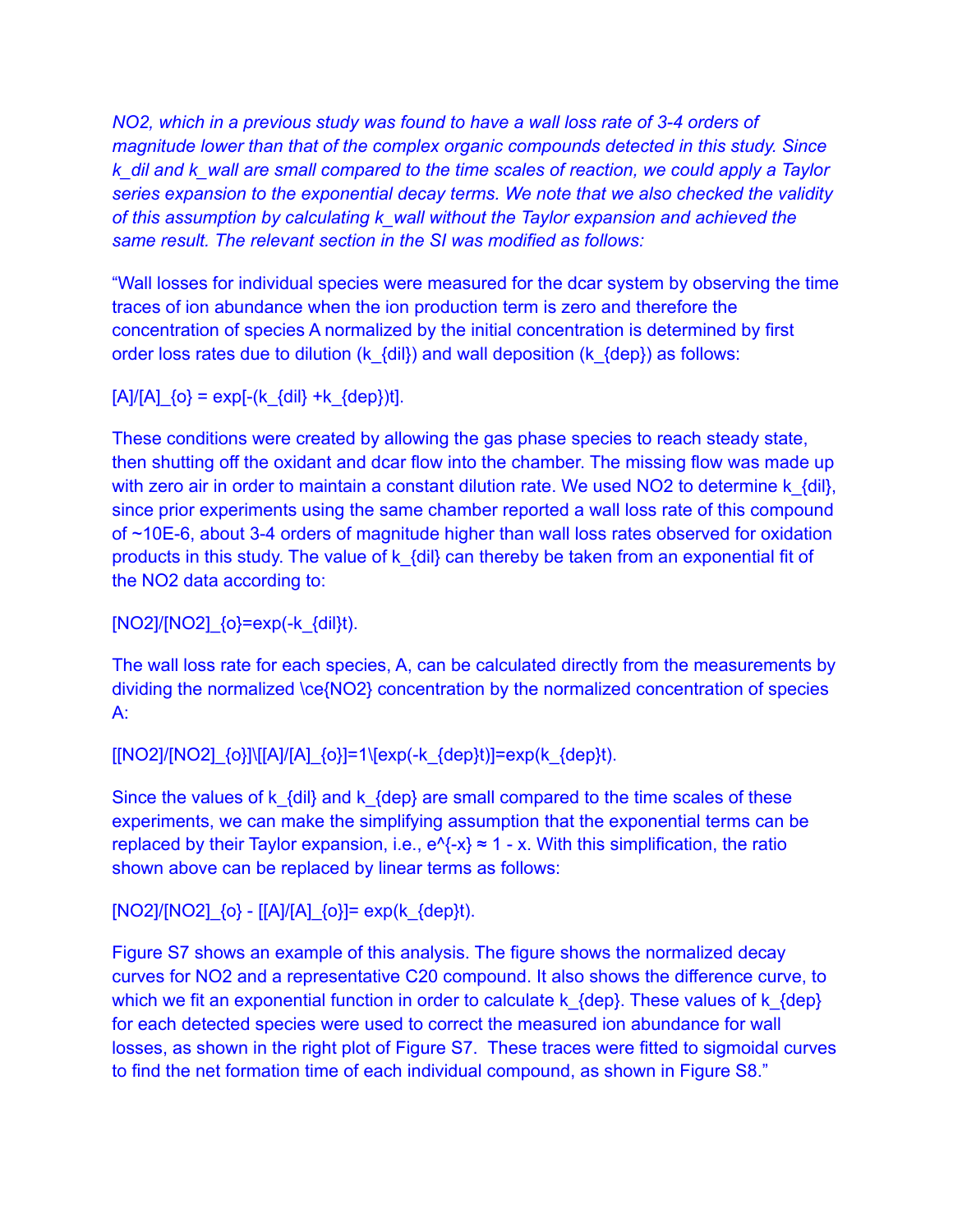I am also wondering, why the dilution trace (=NO2) appears to be linear. Maybe it is better to use a log scale for demonstrating the losses. (By the way, I guess the units on the y-axis of Figure S7 should be "cm-3")

*We are certain that the dilution trace from NO2 follows an exponential decay. We have confirmation of this because the calculated first-order dilution rate, 2.4E-3 s-1, is consistent with the nominal residence time determined by our prior measurements as presented above. What appears as a linear decay is simply a time period in which the rate of change of the slope is small. Regarding the y-axis of Figure S7, we note that we have changed this to normalized concentration in response to our new description of the wall loss rate determination.*

p.7, l.10: Regarding the TD-CRDS measurement. What is the molar yield of the condensable organic nitrates. I guess it is of the order of percent? The yields detected by CIMS seem to be much lower. I expect the product spectrum not to be too different compared to the previous studies mentioned. Insofar the losses in a 2 m Teflon line seem not to be too critical for non-HOM, which should be the majority. Did you calibrate such line losses?

*We cannot distinguish between condensable organic nitrates and total organic nitrates with the TDCRDS measurement at this point. Line losses were found to be negligible for the TDCRDS, as the reviewer mentioned, the majority of the measured signal comes from non-HOM species.*

The shortest lifetime of HOM is about the same as for N2O5. Can this be an indication of the typical mixing time in your chamber? Once entering the thin diffusion layer on the walls the molecules get lost? Could it be that you lose significant amounts of organic nitrates on the metal walls, with a rate close to your mixing time? How stable are functionalized organic nitrates on dry walls made of stainless steel?

*Regarding mixing, as we stated previously we have experimentally determined that mixing is relatively fast for our chamber conditions (approx. one minute). As we stated above, our sample ports extended ~20 cm into the chamber so wall gradients should not be an issue.*

*Regarding the impacts of the dry stainless steel walls on organic nitrate chemistry, we saw no evidence for this but cannot rule this out as a possibility. An experiment that would specifically address this question would need to be much simpler than those presented here, focusing on single compounds or compound classes that can be easily measured.*

C7 compounds

*"*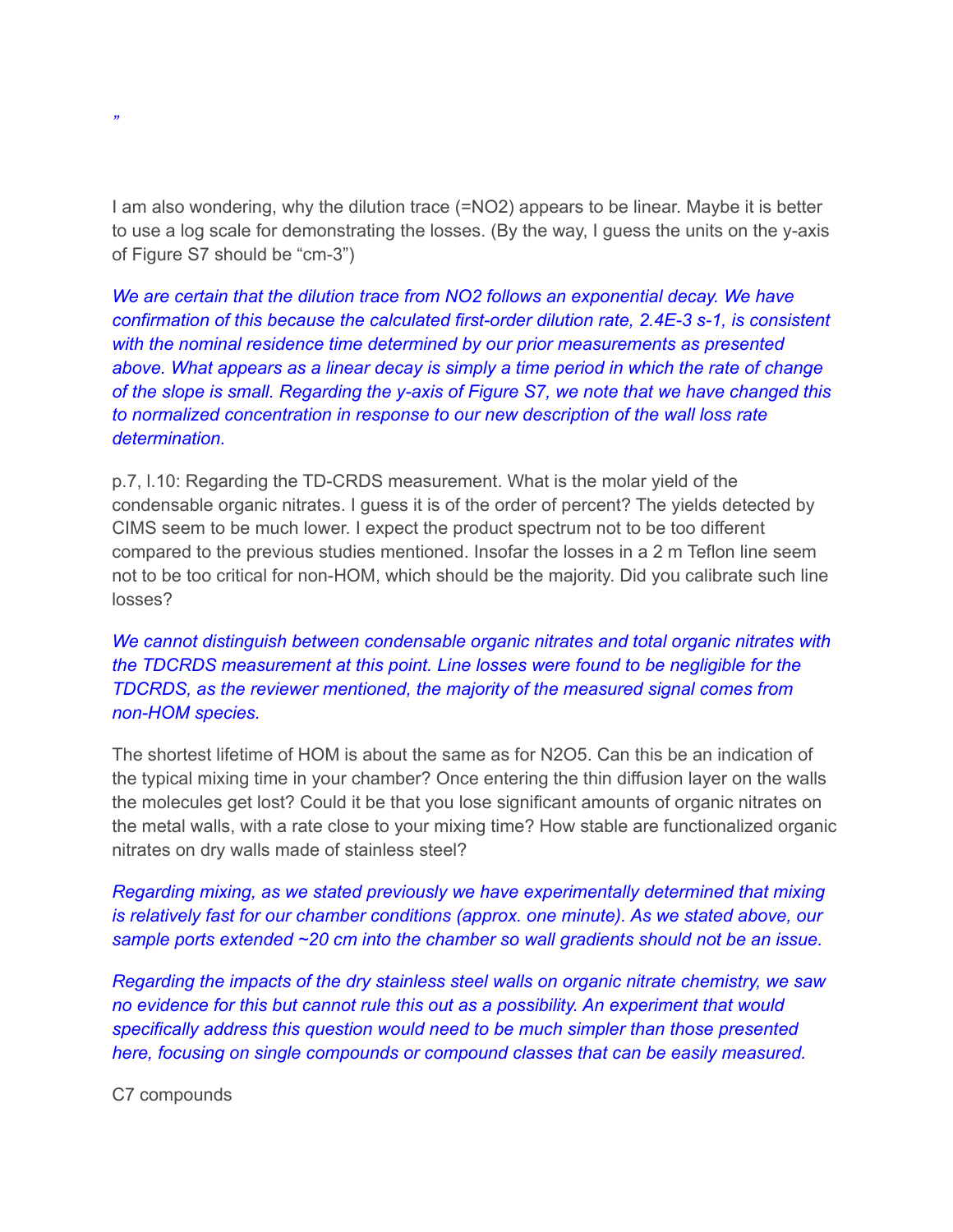p.9, l.15ff: The residence time for the inlet utililized by Draper et al. (2019) was with150 ms only about a factor of two longer than yours of 80 ms. Do you think the sensitivity to C7 compounds from Δ3-carene is limited by the reaction time of cluster formation? Then it should scale with the reaction time (at same reagent ion concentration)? However, isn't it more a fast dynamic forming and breaking of the reagent ion molecule clusters?

Or do you think C7 compounds are observed by Draper et al. because they a formed in their inlet due to the longer reaction time? But then, how can you be sure that you don't have chemistry going on in your inlet, too. As said, the residence times in both inlets are not too different. (I assume, both work at ambient pressures.)

The issue of different detection of C7 compounds is actually critical. If chemistry in the ion source can shift the product distribution significantly, how can you then be sure that your product (fragment) ranking and distribution represents the situation in the chamber? Or the other way round: if the C7 compounds were not detected or lost in your inlet, then they must have been still there in the chamber, as shown by Draper et al.. However, you explain mechanistically why they must be missing. As a consequence, many your mechanistic explanations for fragmentation processes would be standing on weak foot.

Can you think of other reasons for low C7 concentrations in D-Carene in your case compared to Draper et al., 2019.

T*his is a valid concern and we thank the reviewer for their comments. We were in error to suggest that the different inlets would cause the discrepancy in observed reaction products. Closer inspection of the two experimental conditions suggest that the Draper (2019) study and our study were significantly different and could result in different chemistry. The conditions of the two experiments are as follows:*

*Draper's experimental conditions: [O3] ~ 370 ppb. [NO2] ~ 200 ppb. [N2O5] ~ 50 ppb. [NO3] ~ 0.6 ppb. [dcar] ~ 50 ppb. Residence time of 23 minutes.*

*Our experimental conditions: [O3] ~ 240 ppb. [NO2] ~ 240 ppb. [N2O5] ~ 25 ppb. [NO3] ~ 0.2 ppb. [dcar] ~ 41 ppb. Residence time of 32 minutes.*

*The ratio of MT to oxidant is about a third less than Draper (2019) (we have more dcar in excess) and the residence time is ten minutes longer. Having a higher monoterpene to oxidant ratio could potentially drive the RO2 + RO2 pathway and make the C7 fragmentation pathway less competitive. Additionally, a longer residence time would allow more generations of gas-phase chemistry to occur and change the nucleation and growth of particles in the chamber, potentially causing the observed reaction products to change. In the future, we will investigate the different regimes of chemistry in greater detail. We have modified the manuscript to correct our error in analysis as follows:*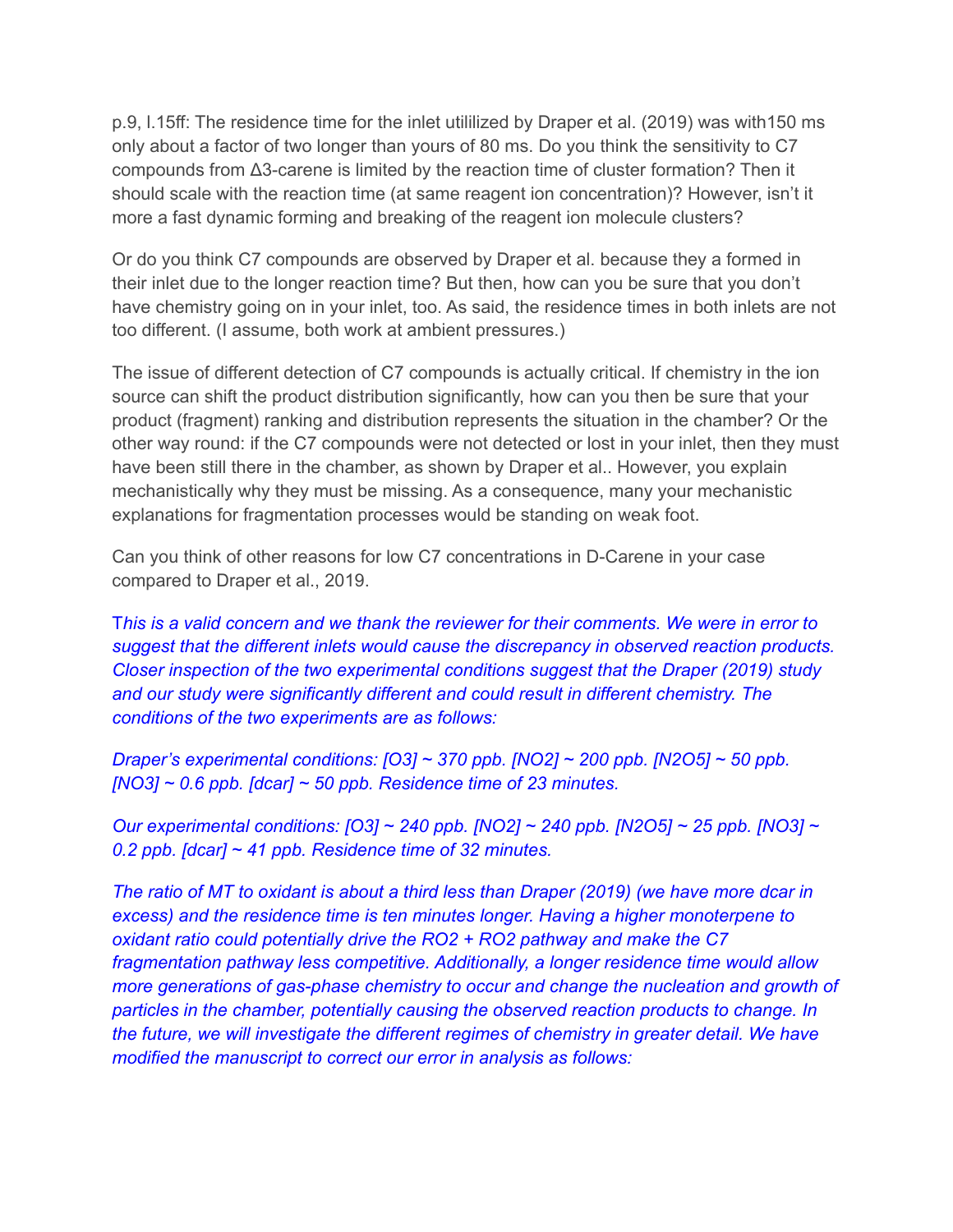"The conditions of the two experiments were different in that the ratio of MT to oxidant was lower in our experiment (0.004 vs 0.012) and the residence time for our experiment was longer (33 min vs 23 min). These differences can lead to different chemistry inside the chamber that could result in different observed reaction product distributions. We plan future studies to explore the source of these differences further."

Minor

p.5, l.8 and p.6, l.14-19: I suggest to moving the calibration issues up to the Experiment section.

*We agree that this suggestion will improve the structure of the manuscript and have moved the calibration discussion up as suggested.*

p.6, l.20: These yields are extremely small or did you mean molar yields and not "percent" yields, Please, check. The same in Figure 6.

*Percent yield is correct and they are indeed small, as discussed in the text. It's a very selective reagent ion, but they are still small considering this.*

p.7, l.27: Is recombination by RO+RO really a source of dimers?

*Both reviewers pointed this out and we agree that we were in error to suggest this pathway. This pathway was removed from the text.*

p.8, l.11 - p.9, l.1: "these experimental conditions" To which conditions are you referring to?

*This sentence was included to emphasize that these results are from only one experimental condition (41 ppb MT with 0.5 ppt NO3 radical) and that ratios may change under different conditions.*

p.9, Table1: I would separate the "-" sign by spaces, now it can be misinterpreted as chemical bonds.

*It is understandable how this notation caused confusion. Table 1 was edited per the reviewer's suggestion.*

p.9, section Carbon Numbers: I suggest more often to refer to the mechanistic schemes when you explain a pathway.

Why do you use the word "alpha" instead of the Greek letter?

In parts the section contains a bit lab slang: e.g "creates a new alkyl radical alpha to" should be "in α position to". This regards the description of the molecule by top, left and right bonds, too. Wouldn't it be better to number the bonds and atoms, where needed?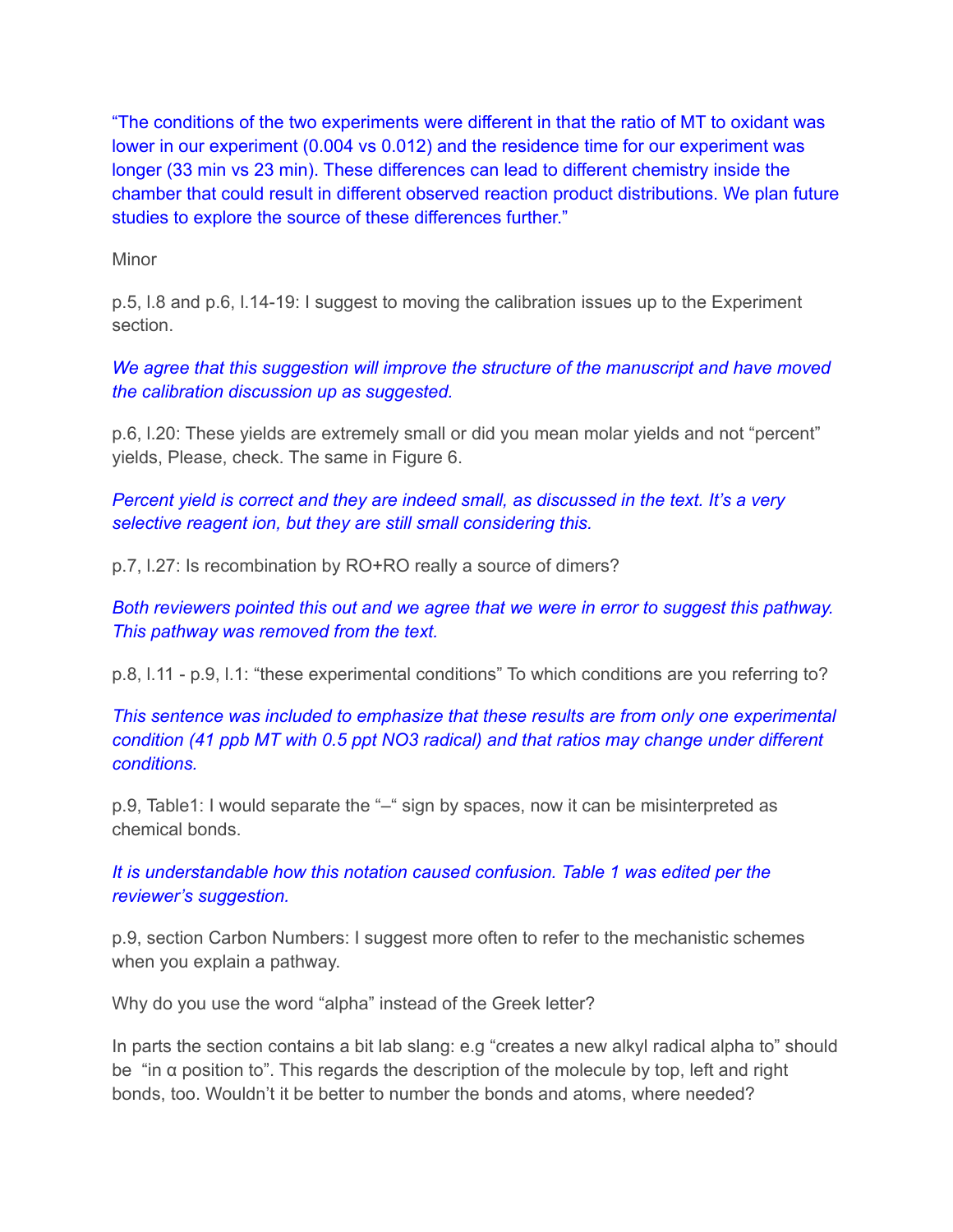*As previously mentioned, carbon numbers were added to the schematics and referenced in the text for bond cleavage reactions. The mechanism was modified to show explicit radical rearrangement steps. All instances of "alpha" were replaced with the greek letter, and all instances of "alpha" regarding position on the molecule were changed to "in α position to."*

p.10, l.8: What do mean by "not currently supported by modelling". Do you mean by theoretical kinetics?

*This language was vague and we thank the reviewer for pointing that out. We added "quantum chemical" in front of modeling.*

p.13, l.5: a-pinene: N0 is higher, but N1 is lower than in the other MT. The sum of N0 and N1 in Figure 6 is a bit lower compared to b-pinene and Δ3-carene. This not the same as described in the text.

*N1 is a typo and was changed to N2, which eliminates the discrepancy pointed out here.*

p.13, l.12f: This sentence is hard to understand.

*This sentence was indeed hard to understand and was split into two sentences and simplified to, "Therefore, it is not possible to know for certain how many nitrogen atoms have been lost by a molecule in the process of oxidation. It is not possible to attribute a product containing a single nitrogen to the initial NO3 radical addition to the parent a-thujene molecule."*

p.13, l.31. C7 + C10 should make a C17 dimer, I guess.

*Yes! This is a typo and C19 was changed to C17.*

p.14, l.26: What is about hydroperoxy groups?

*The effective O:C ratio was vaguely defined here, so the sentence was changed to, "The reported effective O:C ratio for all molecules does not include the oxygen atoms from the nitrate group."*

p.14, l.33f: Monomers show a smaller spread in O:C than the dimers, which is claimed to be similar. I am not sure if the notation "anti-correlated" to observed new particle formation is the right formulation here.

*We understand the concerns of the reviewer for the term "anti-correlated" and the conclusions about dimer trends. The sentence changed to, "found to have an opposite trend," and dimer trend observation removed in order to more accurately reflect the analysis for this subsection.*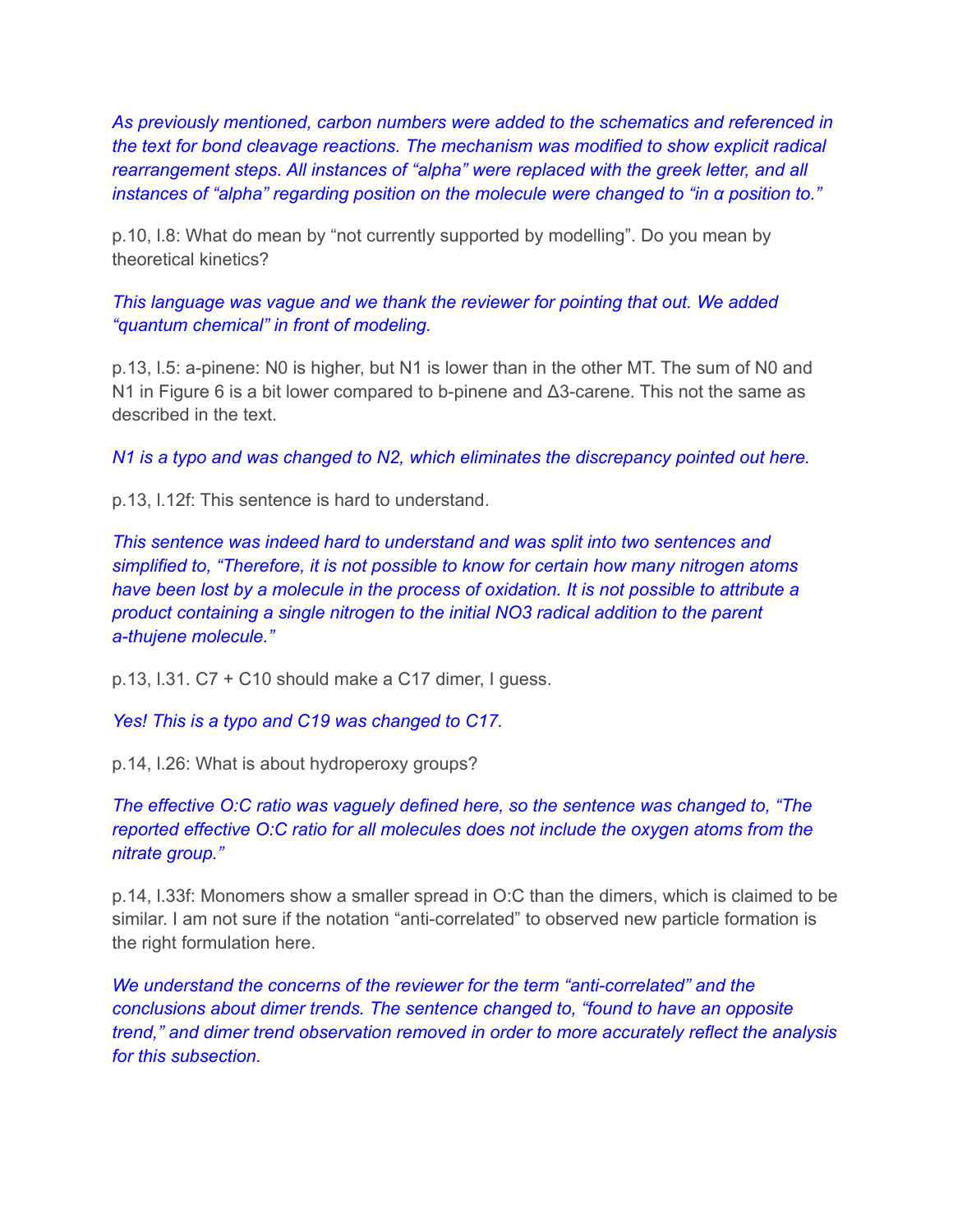p.16, l.1: It is not clear what you mean by "difference", between formation rate and sink. Do you want to say that different products have different time series because of different formation rates and sinks.

## *Yes, to clarify the objective of this sentence, it was changed to "Different reaction products have different time series because of different formation rates and sinks, as observed in the dcar system."*

p.16, l.5: The time series of curves for Δ3-carene and b pinene in Figure 8A do not look sigmaoidal. Please explain in more detail what you did for fitting the rise times.

And related: what is the time resolution of your measurement (how many data points enter a fit? The rise times could be faster than your mixing times. What would that mean for your analysis?

Actually, isn't that type of time series analysis in contradiction to your concept to operate the chamber as a flow through reactor? Again, it depends on the mixing time, better on a small ratio of mixing time over rise time.

*The time series curves in Figure 8A are the sum of all the individual time series of each chemical species and therefore, the sigmoidal quality of the individual traces are lost. The mixing time of this chamber has been previously characterized and is shown to be approximately one minute for the flow rates used in this experiment, as discussed previously. The time resolution is 10 seconds.*

p.17, l.27ff: I think these conclusions are not really justified by the data, The variation of O:C in the monomers is not very strong. There are not sufficient observations to claim correlations. You have 4 cases, α-pinene being an exception and α-thujene not doing what is expected from the dimer fraction. One has do perform more experiments probably with either more MT or at different O:C, monomer:dimer for the same MT. You must weaken that conclusion.

# *We thank the reviewer for bringing this to our attention and have modified the conclusion as follows:*

"Detected O:C ratios of gas-phase products provide some insights into NPF mechanisms. In general, monomer O:C ratios share a very small trend with new particle formation intensity. It is possible that monomers with higher O:C ratios are preferentially partitioning into growing nanoparticles and, indeed, we observe a decrease in HOMs coincident with an increase in the concentration of newly formed particles as discussed in Sect. 3.3.1."

Typo's and small errors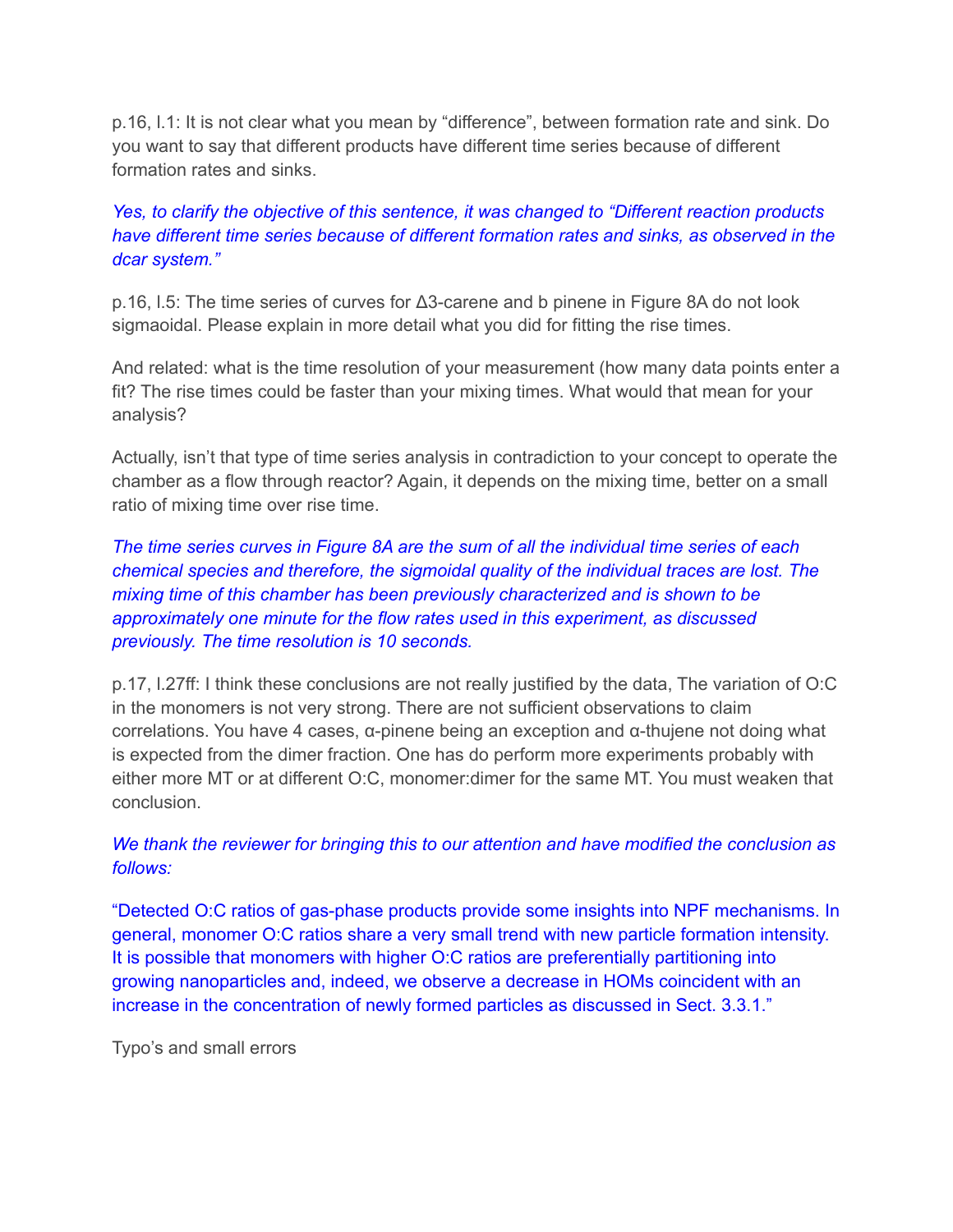p.2, l.17: I suggest to using "nitroxy-alkyl radical"; it is more precise than "nitroxy-alkene radical"

*Yes, we agree! This sentence was changed on p.2 l.18.*

p.4, l.9: Something is missing. I guess VOC were not generated by a zero-air generator but transported into the chamber by using it. I suggest to skipping it here, because you describe it later anyhow.

*This sentence is included just to indicate what zero air is (air free from NOx and VOCs), not to elucidate how monoterpene was introduced into the chamber for the experiment.*

p.4, l.11: O3 is not a nitrogen compound?!

*Yes, nice catch! The word "oxidants" was included in this sentence.*

p.7., l14: Information is doubled in this sentence.

*There was a typo that made the information seem redundant, so the second instance of "products" was changed to "dimers" to convey the actual message of the sentence.*

p.8, caption Figure 4: I guess reagent ion was excluded from formulas assigned. Please check.

*The reagent ion is not included in assigned formulas and the caption has been updated.*

p.8, l.9: "rearranges" instead of "shift"? A bond may shift but a molecule rearranges.

*"Shift" was changed to "rearrange."*

p13, l.31: R3 in Figure 5 c?

*This whole section was changed to make the references to the mechanism more clear.*

p14, l.28: … except "for" α-pinene …

References:

l.21, p.35: DOI is double.

*Thanks, one DOI was removed.*

Supplement:

p.1, l.4: the compound(s) is(are) missing: …for ???...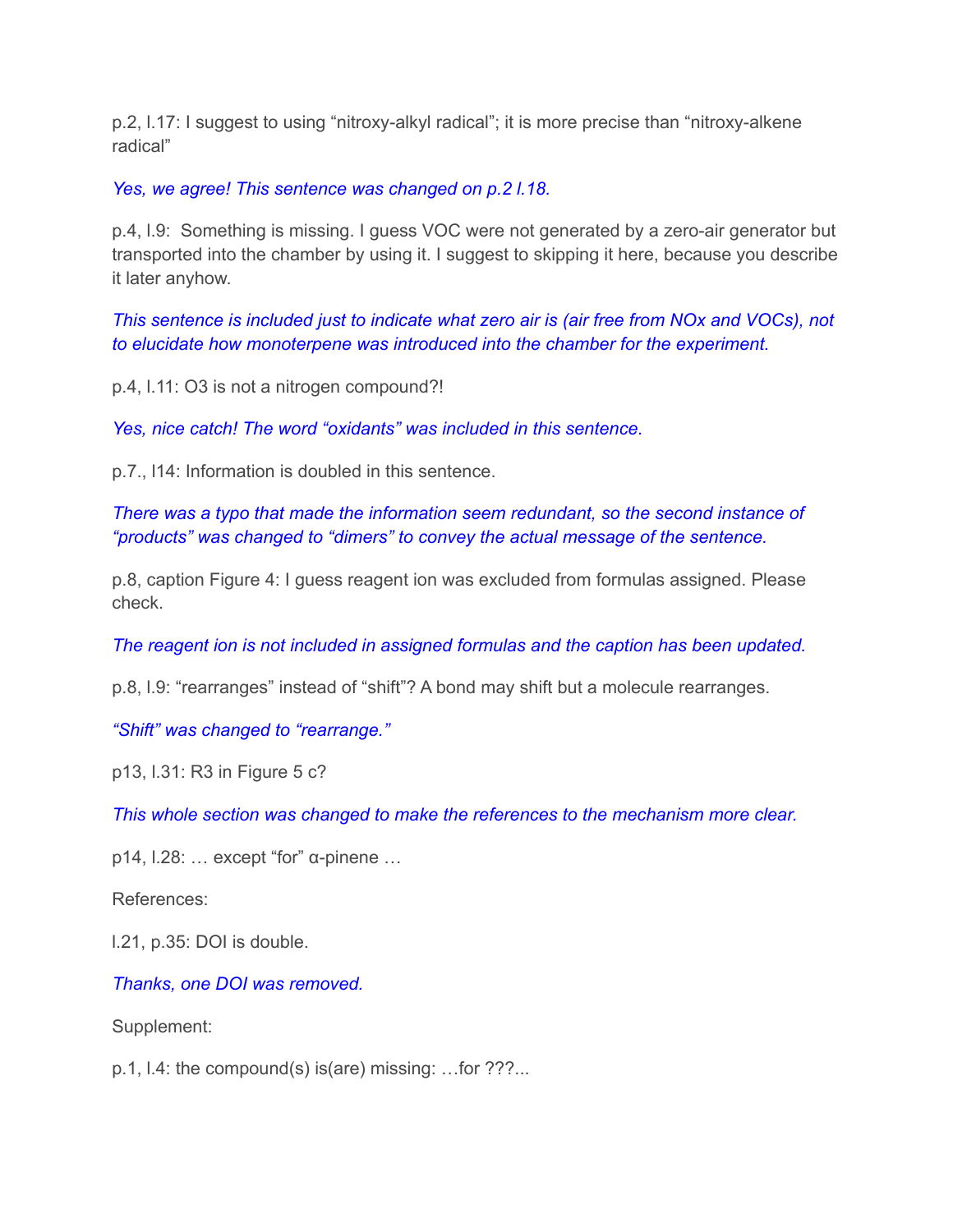### *All the supplement references were broken, but they have been fixed.*

p.S8, header section 06: "b-pinene"

### *This header was changed to include the greek letter β.*

#### General Comments

This manuscript describes an experimental study of the reactions of four monoterpenes with NO3 radicals. Experiments were conducted in a flow-through stainless steel chamber and gas-phase products were analyzed online using a chemical ionization mass spectrometer with a NO3– ion source (NO3-CIMS) and a thermal desorption cavity ringdown spectrometer for nitrates (TDCRDS). Particle size and volume concentrations were monitored with a scanning mobility particle sizer (SMPS). Kinetic modeling was employed to estimate concentrations of O3 and NO3 radicals to verify that the monoterpenes primarily reacted with NO3 radicals. Attempts were also made to estimate loss of products to the chamber walls by measuring decay rates in the absence of reaction. The results were used to identify and quantify reaction products and place them in various classes (monomers, dimers, etc.), measure elemental ratios, and develop reaction mechanisms to explain the formation of the detected products for all the monoterpenes.

I think the measurements were well done, and could provide useful insights into the products and mechanisms of these reactions. The nighttime reactions of monoterpenes with NO3 radicals are of significant current interest because of the impacts of organic nitrate formation on NOx sequestration and secondary organic aerosol formation, as well as a desire to understand how monoterpene structure influences reaction products and mechanisms.

Unfortunately, I found much of the manuscript very difficult to understand. The authors base their interpretation of the results on proposed reaction mechanisms, and that discussion encompasses most of the paper. But in their presentation, they rely too much on the text to do this without providing figures of detailed reaction mechanisms that a reader needs in order to be able to follow along. The mechanisms shown in the main body of the paper are condensed to the point that they are of little value, and those in the SI are only slightly better. The text is extremely dense and detailed, and in my opinion spends too much time attempting to explain every observation. As a result, I came away not knowing what the main points were. I strongly suggest that the authors make a major effort to narrow the discussion to the main points, and create figures that allow a reader to explicitly follow all the reaction steps discussed in the text. Since I am normally quite comfortable with VOC oxidation mechanisms, I think that unless this is done the paper will be unreadable to most people who might be interested in the topic. In light of these problems, I think the manuscript might be publishable in ACP, since the experiments are interesting and of high caliber, but not without major revisions. I provide some specific comments below, but given the overall difficulties I had understanding much of the discussion, there are large sections for which I did not provide comments.

Specific Comments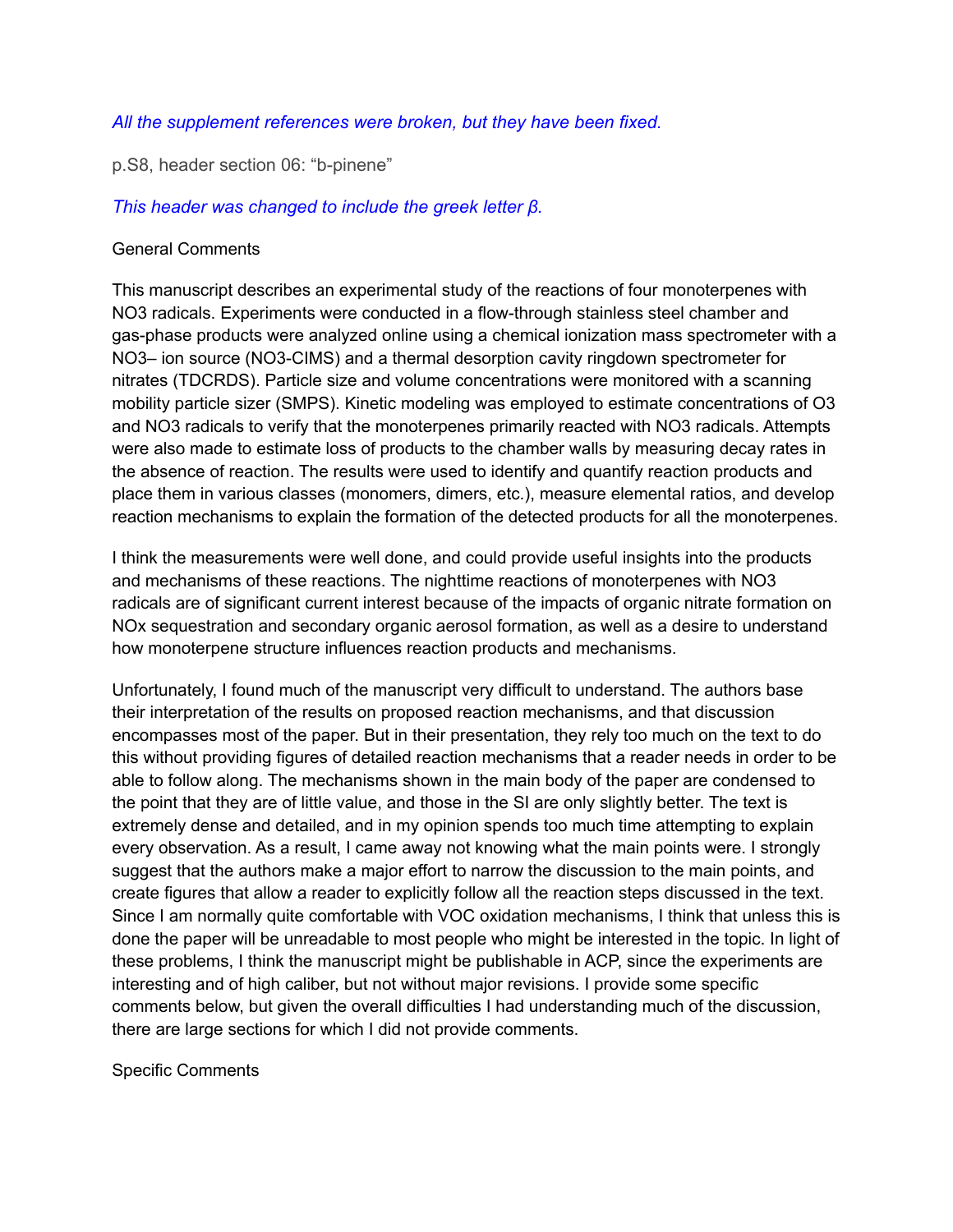1. Page 2, line 15: Do you mean peroxy radical isomerization reactions?

#### *Yes! The word "isomerization" was added to the text.*

2. Page 2, line 17: Why do you quote O2 concentrations > 10E15/cm3 when they are ~10E18/cm3 in the troposphere?

*The value of 10E15 cm-3 was reported by the source listed there. It is included to emphasize that in tropospheric conditions, O2 additions will be very fast because as the reviewer stated, tropospheric O2 concentration is greater than 10E15 cm-3.*

3. Page 6, line 7–11: The rate constant for a-pinene + O3 is 8.4E-17. It is also most reasonable to use values for alkenes with similar structures, especially where the C=C bond is in the ring and a methyl group is attached, since that has a large impact on the rate constants. The a-pinene + NO3 rate constant is 6.2E12. See Atkinson and Arey, Chem Rev. 103, 4605 (2003).

## *We thank the reviewer for directing us to this reference for this rate constant. The rate constant has been updated in the text and the model.*

4. Page 6, line 14–16: Is 6E10/cm3 to estimated total detected product concentration? It doesn't have the right units for a calibration factor. If so, what does this correspond to as a yield, and which experiment does it apply to? And why do all the figures except 8 report ion counts instead of concentrations?

*We have changed the figure 8 axis to ion abundance (arb) and made all other axes consistent. Figure 6 is the only figure in which explicit quantitative comparisons are important. For all other figures, comparison of intensity is equally as demonstrative as using overall yield, but less distracting because the yield numbers are not important for those aspects of the analysis. The calibration factor is calculated using the method of Kurten 2012 (mentioned in the text) and is the correct units.*

5. Page 6, line 19: What do you mean by reaction intermediates? Radicals? Which ones?

*We see how the word "intermediates" is vague and can cause confusion. "Intermediates" was changed to products for greater clarity.*

Page 7, line 27: Are you suggesting that RO + RO reactions occur? This is not possible, since RO isomerization, decomposition, or O2 reactions occur on microsecond timescales, while bimolecular RO + RO reactions would occur on second timescales or longer.

*Both reviewers have mentioned this point and we agree that this suggestion was in error. Therefore, this pathway was removed from the text.*

6. Page 7, line 32: What do you mean by number of generations? In standard usage the number of generations is the number of reactions of C=C bonds in the molecule with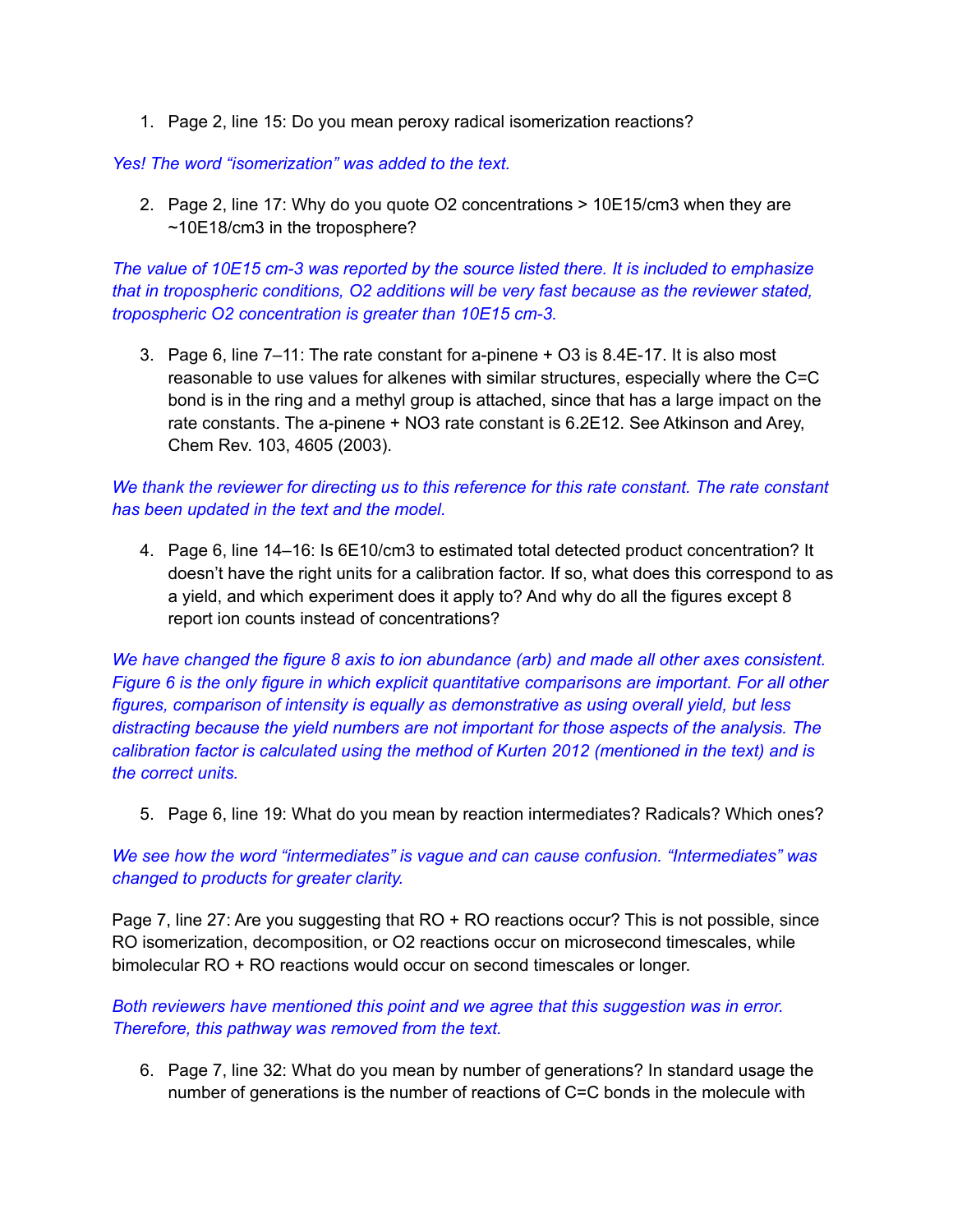NO3 radicals, so here 1 or 2 generations might be formed. Also, because the presence of NO3 in the molecule is a clear indication of NO3 addition, the N/C ratio would be a better indicator of the number of generations.

*We see that the usage of the word "generations" causes confusion and thank the reviewer for pointing this out. The sentence was changed to, "how much autoxidation chemistry occured, increasing the O:C ratio of the products." Additionally, nitrogen number will not be a good indicator of "generations" in both the definition provided by the reviewer and the definition we provide because nitrogen atoms can be lost in several reactions, as detailed in the text.*

7. Table 1: What is meant by RO + H? The only RO reactions that form ROH are H-shift isomerization.

*The RO + H reaction was suggested in error and was removed from the table.*

8. Page 9, line 10: Do mean a bimolecular reaction to form a RO radical? That would not be considered decomposition, which generally refers to a unimolecular bond cleavage and dissociation.

*Yes, thank you for bringing our attention to this. We changed "decomposition" to "bimolecular reaction to form an RO radical."*

- 9. Page 11, line 1: See Comment 13.
- 10. Page 11, line 8: Don't you mean loss of acetone?

*As the isopropyl group is referred to as such in multiple places in the document, we kept this term for the sake of consistency.*

11. Page 12, lines 14–16: I think the aldehyde in Figure 5A is more likely to be formed by an  $RO2 + RO2$  reaction via the Russell mechanism than by an  $RO + O2 \rightarrow Re1 + HO2$ reaction, since this RO radical could isomerize much faster than the O2 reaction.

*Thank you for bringing this to our attention. The aldehyde shown in Figure 5A is just a model aldehyde, not an observed molecule. The C10H15 compounds we observe are much more highly oxidized and therefore the mechanism will not be obvious, and the alpha hydrogen abstraction is just suggested as one possibility for aldehyde formation. Per the reviewer's suggestion, we have included the possibility of RO2 + RO2 reactions forming aldehyde groups in the discussion and have cited a study performed by Hasan et al. JPC 2020 on p.12 l.24 in revised version.*

- 12. Page 14, line 25: I think this should be "…total detected organic…".
- 13. Page 16, line 19: I think this should be "…major detected species…".

*Thank you, we think these changes will make the language more precise. Both points 12 and 13 were updated in the text.*